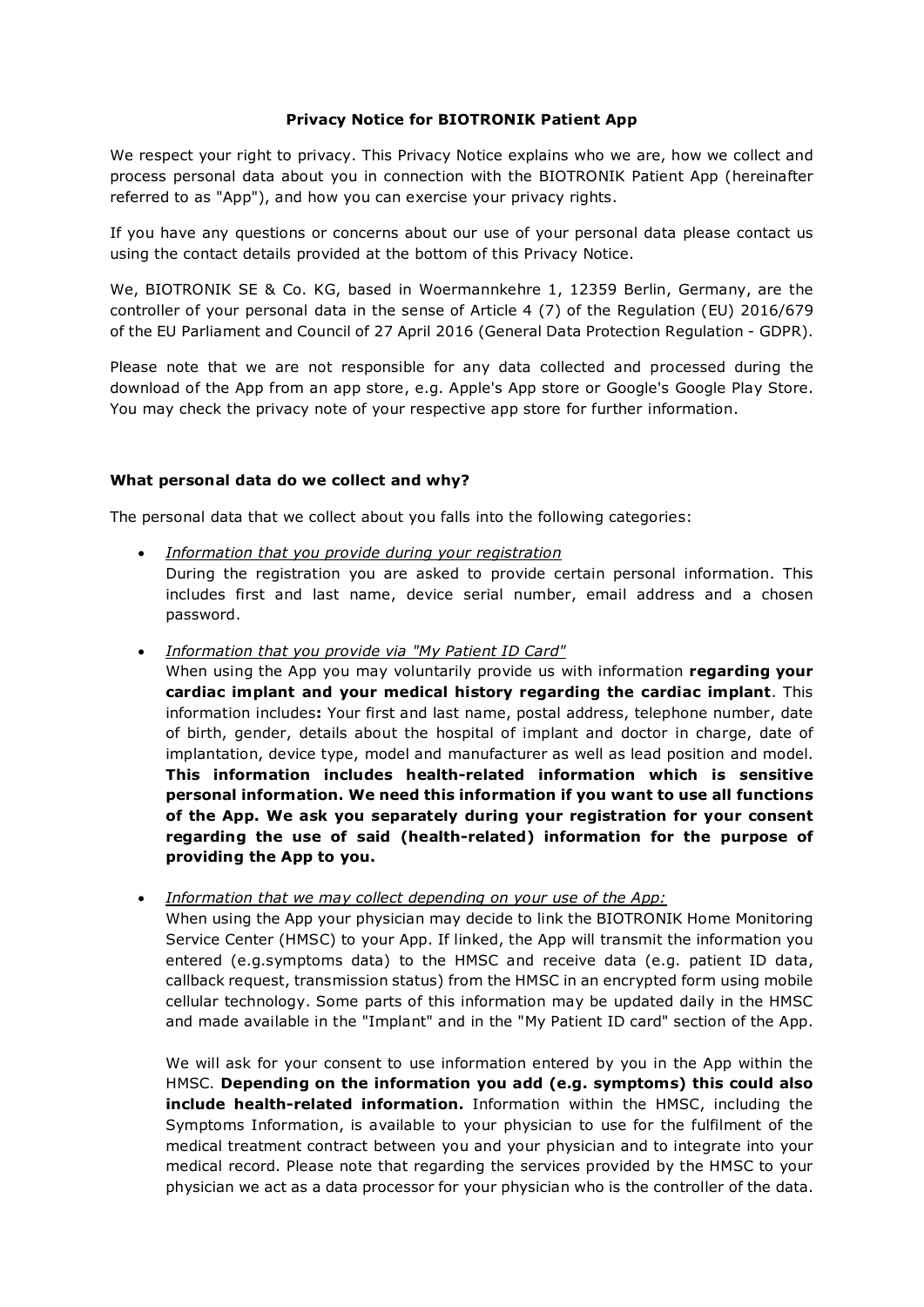We will also ask for your consent to send you invitations via email or in-app messages to participate in surveys regarding feedback on the usability and performance of the App.

• *Information that we collect automatically*

When you use our App, we collect certain information automatically from your device.

Specifically, the information we collect automatically includes your device's unique ID and information about other apps on your device, broad geographic location (e.g. country or city-level location) and other technical information. We also collect information about how you and your device have interacted with our App, including the sections accessed and links clicked.

# **For which purpose and on which legal basis do we process your personal data?**

We process your personal data for the following purposes:

- **Providing the App and its functionalities to you**. Legal basis: Performance of contract in accordance with our General Terms and Conditions for the Use of the App. This affects all types of data mentioned above. In case of processing of health-related data the legal basis will be your consent.
- **Detecting or preventing illegal activities.** Legal basis: legitimate interest which is to protect us and our users from illegal threats and data security risks. This affects registration data and usage data.
- **Monitoring and improving our App and services.** Legal basis: legitimate interest which is to ensure that our App and systems are working properly and to improve our App for the enhancement of the customer experience. This affects registration data and usage data.
- **Invitation to participate in surveys.** Legal basis: The legal basis is your consent.
- **To comply with a legal requirement.** Legal basis: The respective legal provision. This affects all types of data mentioned above.

If you have questions about or need further information concerning the legal basis on which we use your personal information, please contact us using the contact details provided under the "How to contact us" heading below.

# **Who do we share your personal data with?**

We disclose your personal data to the following categories of recipients:

- To our group companies, third party services providers and partners.
- Your physician.
- To any competent law enforcement body, regulatory, government agency, court or other third party where we believe disclosure is necessary (i) as a matter of applicable law or regulation, (ii) to exercise, establish or defend our legal rights, or (iii) to protect your vital interests or those of any other person.

# **How do we keep your personal data secure?**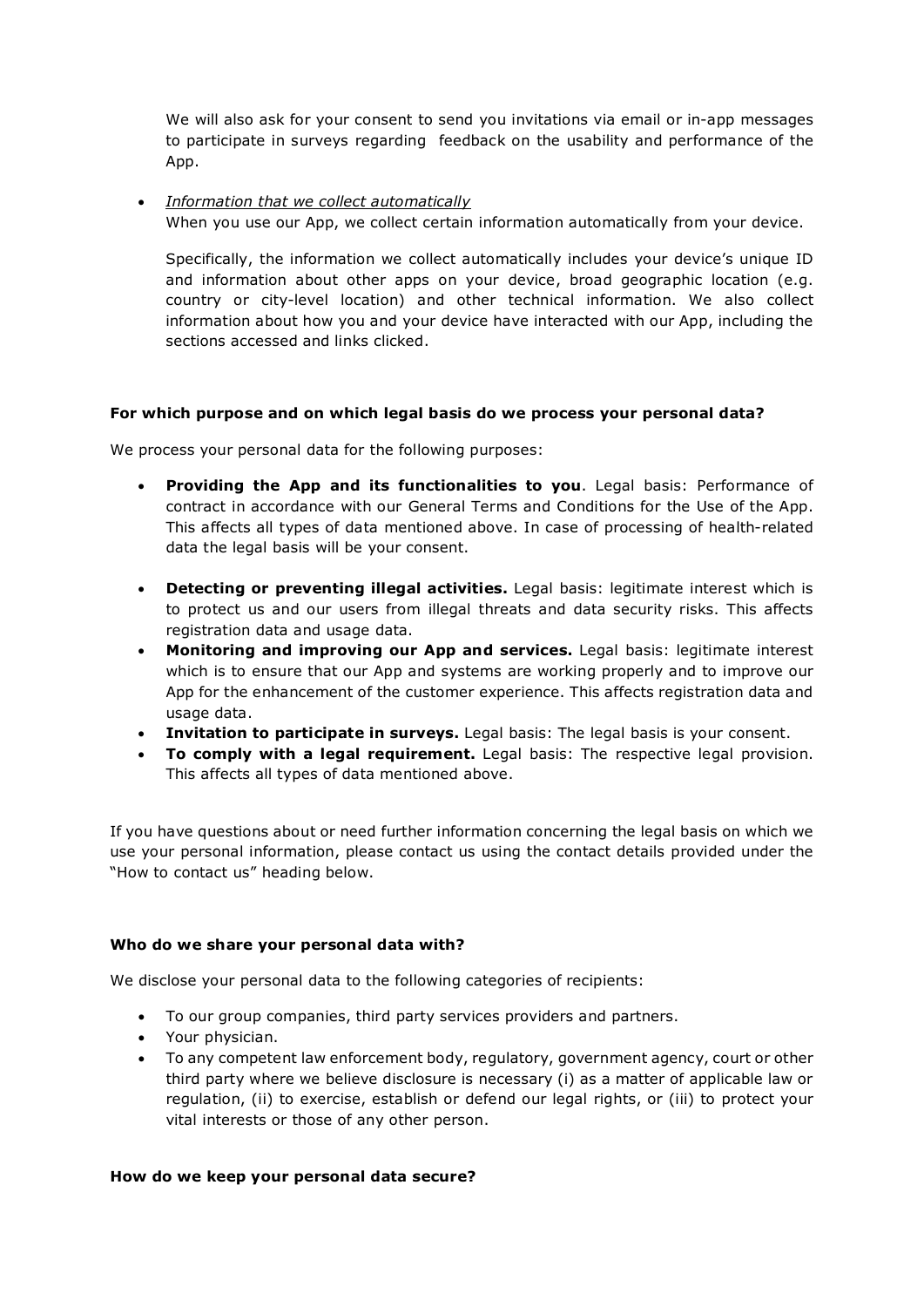We use appropriate technical and organisational measures to protect the personal data that we collect and process about you. The measures we use are designed to provide a level of security appropriate to the risk of processing your personal data.

### **Where do we process your personal data?**

Your personal information is solely stored on our servers located within European Economic Area.

## **Data retention**

We delete personal data as soon as the purpose of storage does not apply any longer. We only store personal data beyond this point in time to the extent that processing is necessary:

- For compliance with a legal obligation which requires processing by EU or national law to which we are subject; or
- For the establishment, exercise or defence of legal claims.
- For medical purpose

## **Your data protection rights**

You have the following data protection rights:

- If you wish to **access, correct, update or request deletion** of your personal information, you can do so in the App under "My Patient ID > Patient Data" at any time.
- If you want to obtain from us confirmation as to whether or not personal data concerning you are being processed, and, where that is the case, obtain access to the personal data you can exercise these rights by contacting us via email at patientapp.support@biotronik.com.
- In addition, in certain cases, you can **object to processing** of your personal data, ask us to **restrict processing** of your personal data or **request portability** of your personal data. Again, you can exercise these rights by contacting us by contacting us via email at patientapp.support@biotronik.com.
- You have the right to **unsubscribe from survey communications** we send you at any time. You can exercise this right by unsubscribing from communication regarding surveys under "Account > Account Settings" in the App.
- Similarly, if we collect and process your personal data with your consent, then you can **withdraw your consent** at any time. Withdrawing your consent will not affect the lawfulness of any processing we conducted prior to your withdrawal, nor will it affect processing of your personal information conducted in reliance on lawful processing grounds other than consent. You can withdraw your consent in the App under "Account > Account Settings".
- You have the **right to complain to a data protection authority** about our collection and use of your personal data. For more information, please contact your local data protection authority.
- Finally, you have the right to object at any time to the processing of your personal data , which is carried out in accordance with Art. 6 (1) lit f GDPR, for reasons that result from your particular situation (Art. 21 (1) GDPR). If we process your personal data in